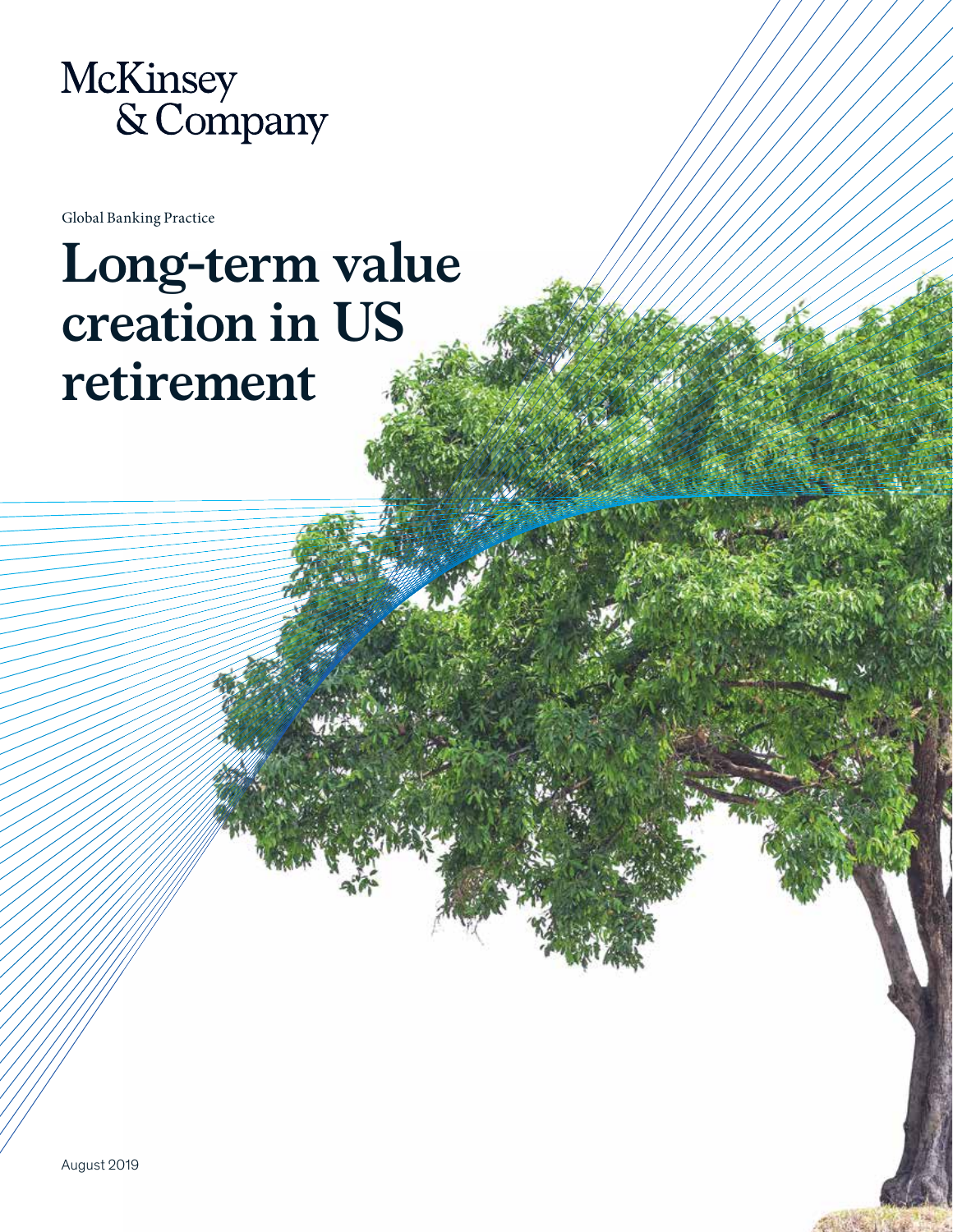# **Long-term value creation in US retirement**

**Retirement is and will continue to be one of the largest growth opportunities for wealth managers, insurers, and asset managers. Recent estimates by the McKinsey Global Institute show retiring and elderly individuals in the developed world will contribute more to global consumption growth through 2030 than will Chinese consumers aged 15 to 59. Not surprisingly, leading firms from across the financial services industries are seeking to tap into this long-term growth opportunity.** 

> The largest retirement market is the United States, which contains \$26 trillion<sup>1</sup> in assets held in retirement-related accounts, including public and private defined contribution (DC) and defined benefit (DB) plans, IRAs, and annuities. These accounts collectively support more than \$430 billion in revenue for retirement recordkeepers, asset managers, wealth managers, annuity writers, and life insurers, according to McKinsey Performance Lens data.

Contrary to popular belief, this asset pool will not diminish as baby boomers complete their retirement journey. This is a long-term trend that will continue to play out. By 2026, three-quarters of household financial assets will be held by individuals aged 55 and over, up from two-thirds today.<sup>2</sup>

How the economics unfold in retirement markets will continue to have a disproportionate impact on leading financial services firms over the next two decades.

This article shares perspectives on potential industry trajectories and options for incumbents to improve competitiveness in a changing environment.

# **The evolving market for defined contribution recordkeeping**

In many respects, the DC market is the keystone of the US retirement market:

- With over 110 million participant accounts, the DC system is the primary means by which millions of consumers access wealth and asset management services (Exhibit 1)
- At nearly \$8 trillion in assets under administration, the US DC market accounts for just under 30 percent of managed retirement assets in the country (including annuities)
- These assets support almost \$30 billion of revenue for asset managers and recordkeepers (not including revenue from annuities) (Exhibit 2)
- The DC system is a major money-in-motion opportunity. In 2018, almost \$600 billion in gross assets left DC plans, according to McKinsey Performance Lens.

While the DC market remains large and attractive, it is also experiencing a series of disruptions. Asset managers are facing multiple disruptions at once: the rotation to passive driven by fiduciary considerations; relentless pricing pressure

<sup>1</sup> McKinsey Performance Lens; ICI.

<sup>2</sup> McKinsey Wealth Management Practice; US Federal Reserve Survey of Consumer Finance.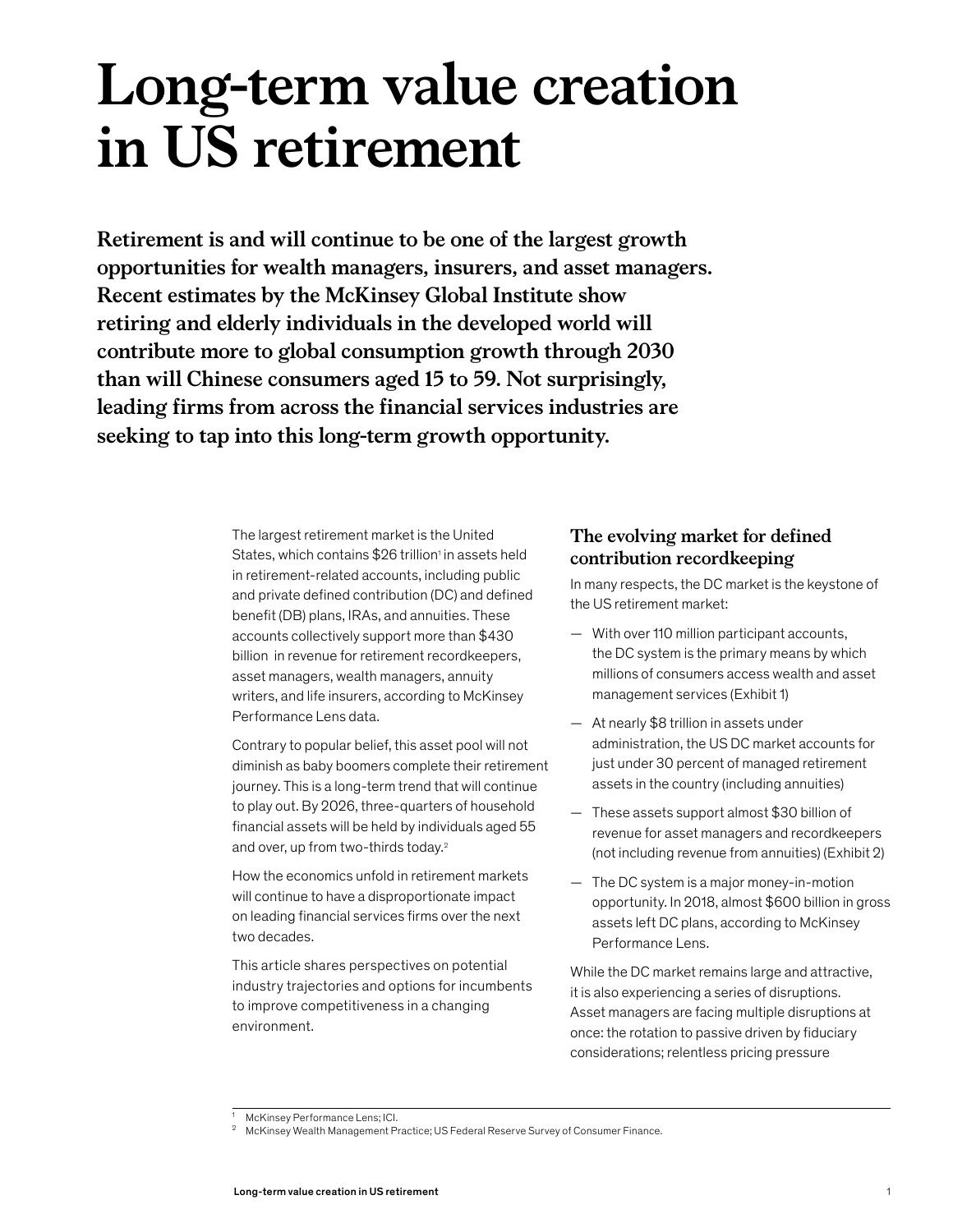#### Exhibit 1



## Assets in the US defined contribution market are expected to grow 7 to 8% through 2025.

<sup>1</sup> Forecast to 2025 assumes over 6% asset appreciation and 2% organic growth that incorporates a regulatory tailwind that curbs distribution (i.e., similar effect as an implemented DOL rule). Source: McKinsey Retirement Growth Model

> across active and passive, also driven by fiduciary concerns; and the rise of target date funds as the Qualified Default Investment Alternative, which is consolidating flows in five managers who accounted for over 100 percent of net flows into the target-date funds from 2015 to 2018, according to Morningstar. Continued unbundling of asset management and recordkeeping will intensify concerns about the business models of more integrated players. For the myriad of managers on the outside looking in, developing a viable DC strategy is essential to sustainable growth in the space.

The disruptions faced by recordkeepers, however, have been more profound. While the 10-year bull market has propelled DC asset levels, recordkeepers have had to navigate a series of structural shifts in the market that have pressured their economics:

— While margins are already razor thin in the large and jumbo market space, increasing transparency coupled with growing intermediary sophistication in the small and mid-sized plan markets is leading to further downward pressure on pricing

- The continued bifurcation of plan servicing and investments; rotation to passive investment options; and increasing use of institutional share classes and collective investment trusts have further pressured revenues, particularly for recordkeepers who are owned by insurers, asset managers, and wealth managers and who have historically treated recordkeeping like a distribution channel
- Core DC spend risks fragmentation with the rise of competing benefit offers, including Health Savings Accounts, student loan forgiveness, and emergency cash accounts. For recordkeepers who offer these products, this evolution presents much needed alternative revenue streams. For those that do not, these products represent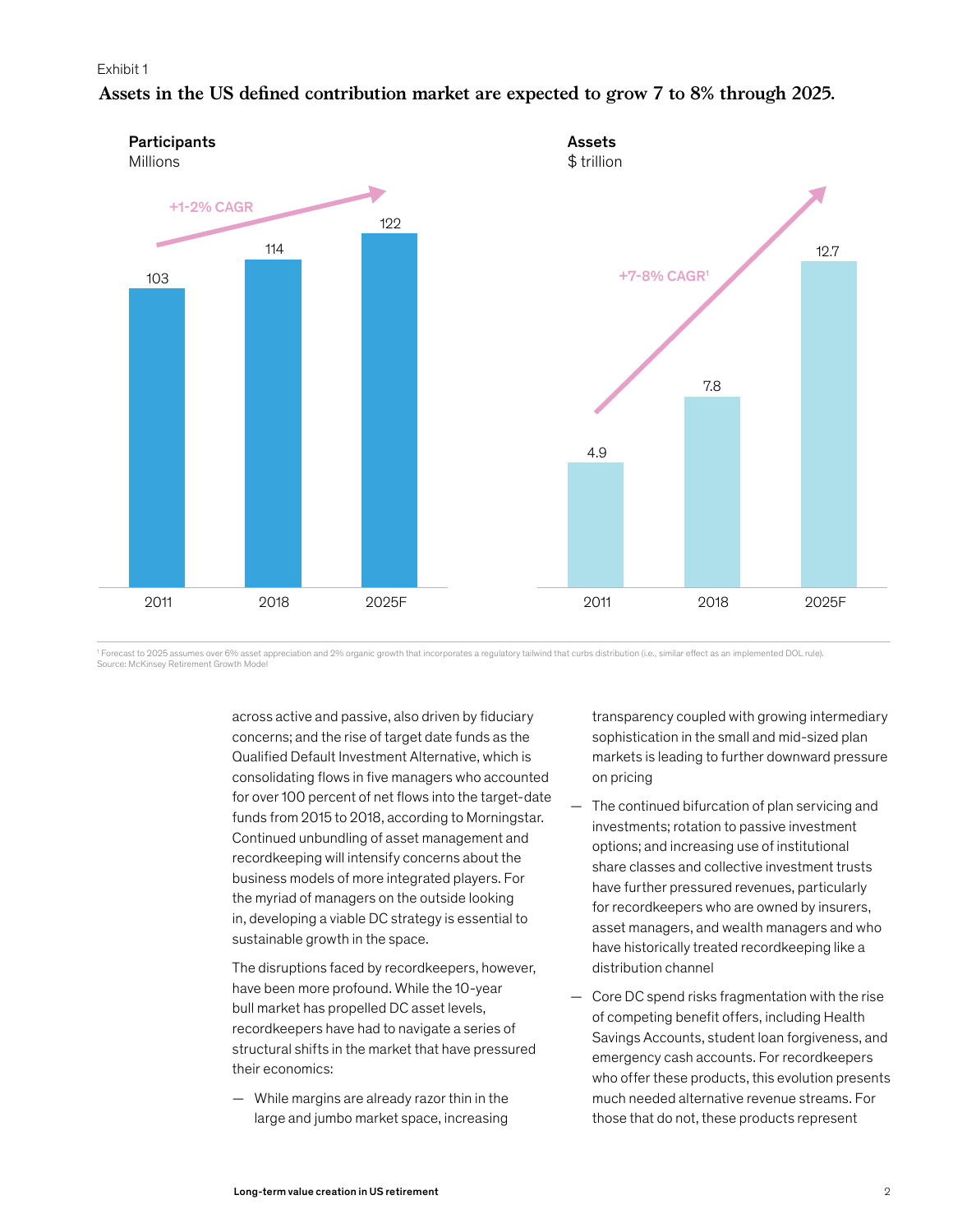# Exhibit 2 **Approximately 20% of the \$30 billion revenue in DC markets is generated by record-keeping.**



<sup>1</sup> Includes participant fees and revenue sharing.

 $^2$  Management fees from investment products that are manufactured by record-keepers and distributed through a plan.

<sup>s</sup> Management fees from investment products only (excludes group annuity) that are not manufactured by record-keepers.<br>Source: McKinsey Retirement Growth Model; McKinsey Asset Management Benchmarking Survey; McKinsey Weal

#### long-term revenue leakage

- Stable value and group annuity economics have yet to fully recover as interest rates remain 250 to 300 bps below their pre-crisis highs.
- Operating leverage and returns to scale remain elusive due to outdated technology with extensive "deferred maintenance" and a prevalence of manually intensive processes
- Rapidly evolving expectations around sponsor, participant, and intermediary experience have driven heightened investment in digital capabilities
- Perhaps most challengingly, there is structural excess capacity in the market driven by business models that view recordkeeping as a distribution channel for proprietary products and services, thereby enabling competitors to run their platforms on a break-even basis

These headwinds have led to several critical "fromto" shifts for recordkeepers:

- From recordkeeping fees sufficient to cover the cost of service delivery on a stand-alone basis to fees that are often insufficient to cover the cost of delivery
- From differentiation based on investment product offering to differentiation based on sponsor, participant, and intermediary experience
- From high levels of proprietary share to low levels of proprietary share on both new business and retention
- From recordkeeping as a cost-effective distribution channel for proprietary products and services (e.g., proprietary target dates funds, individual wealth management) to record keeping as a stand-alone, technologically-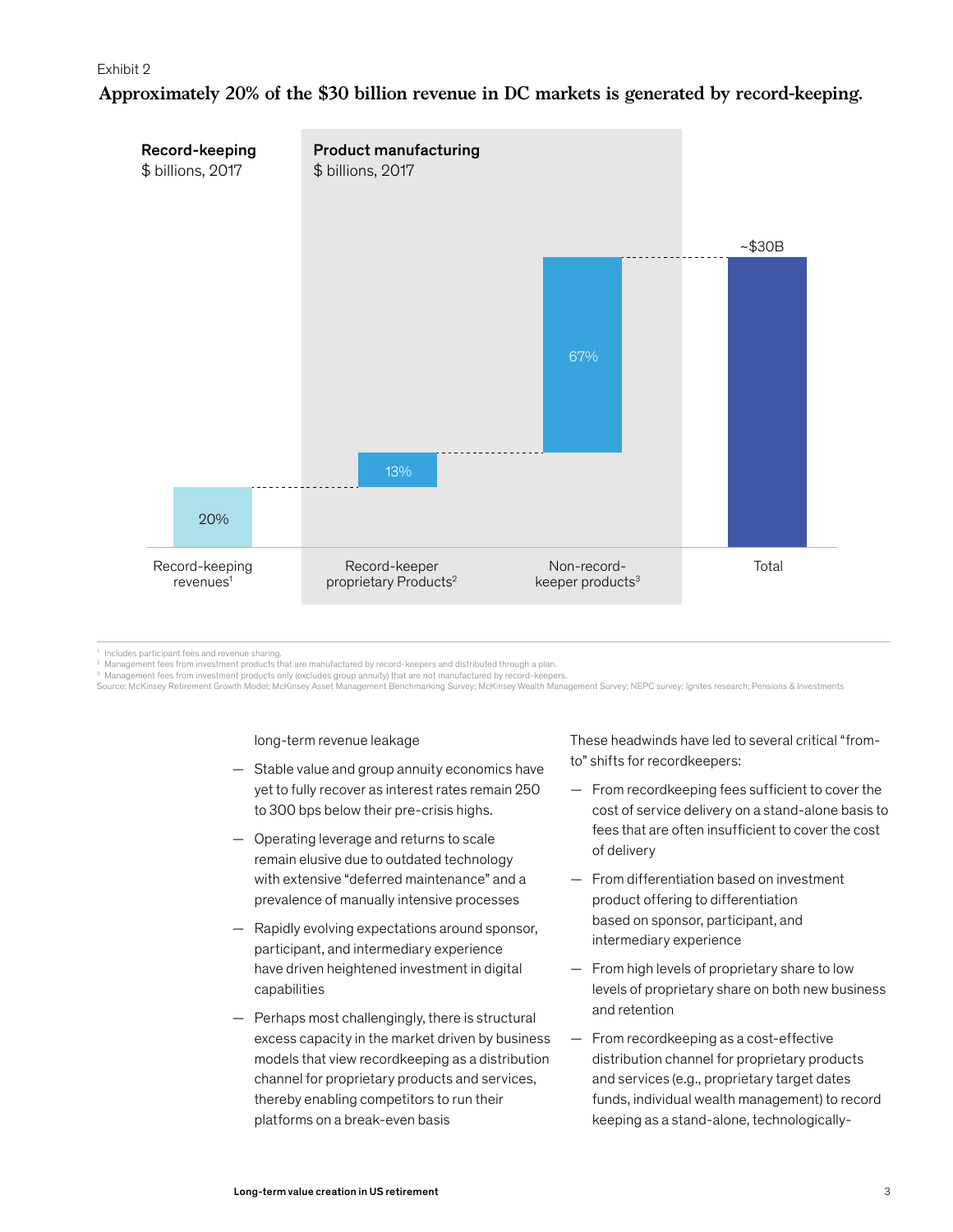## Asset concentration has increased due to M&A and stronger organic growth for the top 10 firms.



#### Market share<sup>1</sup> as percent of US defined contribution assets under administration

Note: AUM data for top 10 record-keeping firms as of Jun 2006, Sep 2012, and Sep 2018 (2018 results include Principal and Wells Fargo AUA combined).

Does not consider outsourcing of books of business (which is trend we expect to continue).<br>Includes mergers and acquisitions only; excludes IPOs, capital raising, and rebranding transactions; includes the impact of consoli Source: McKinsey analysis

> intensive custody and servicing business with thin margins

These shifts raise critical questions for participants in the market that have historically looked at recordkeeping as a high-margin distribution channel, but now find themselves operating standalone, technology- and data-intensive businesses that sit outside their core competencies:

- Will the industry experience rapid consolidation?
- What are the likely end-state scenarios?
- What viable strategic options are available given likely scenarios?

## **Will the recordkeeping industry experience rapid consolidation?**

Given its relatively fragmented structure (there are over 50 firms with at least \$1 billion of recordkeeping assets, according to Plansponsor ), pricing pressure, and technological intensity, it would be rational to expect the industry to consolidate around a handful

of "at scale" competitors, eventually leading to pricing equilibrium.

In fact, the industry has been consolidating when measured by assets under administration. The top 10 competitors have increased their share over time–from 50 percent in 2006 to 71 percent in 2018<sup>3</sup> (Exhibit 3). Much of this consolidation has been organic as stronger competitors have leveraged brand, pricing, and superior intermediary, sponsor, and participant capabilities to take share. M&A has also played an important role. J.P. Morgan, Mercer, The Hartford, and Wells Fargo (announced but not closed at the time of writing) all sold their recordkeeping businesses to strategic buyers.

Looking forward, we expect organic share gains will continue as leading firms look to reinforce their positions. The question, however, is whether the pace of recordkeeping M&A will accelerate or maintain its current pace. On balance, we believe inorganic consolidation will likely see a modest acceleration. However,

<sup>3</sup> *Pensions & Investments;* ICI.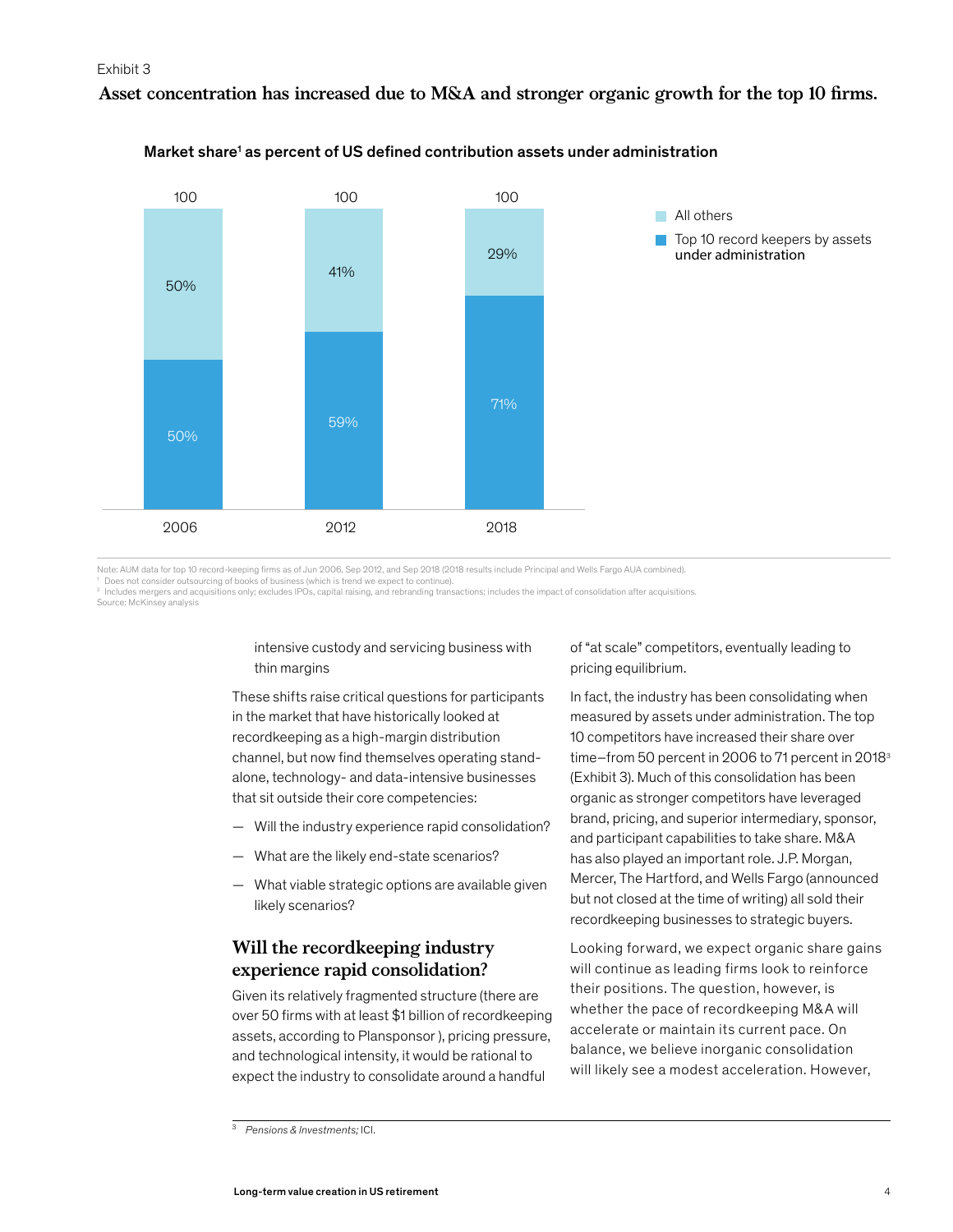a true M&A brushfire sweeping through the industry over the next three years is less likely for several reasons:

- *Variance in market conduct and structure across segments* (e.g., large segment 401(k) vs. small segment; higher education 403(b) vs. K-12) limits what synergies can be realized through an acquisition.
- *Strategic buyers have found it difficult to realize the synergies promised from acquisitions.* Too many providers continue to operate multiple legacy recordkeeping platforms (even within the same segment), having found consolidation to be a costly and operationally challenging exercise.
- *Second order effects of an exit are unclear*  – for instance, asset-management owned recordkeepers may be unclear on how much of highly profitable defined contribution investment only business benefits from the recordkeeping platform.
- *Exiting is financially unattractive for many incumbents.* When competitors with models that have viewed recordkeeping as a distribution channel for asset management and stable value products evaluate the financial implications of an exit, they can find selling is not attractive. The present values of cash flows generated by the installed base of proprietary assets typically exceeds the value that could be realized through

the sale of the recordkeeping business, even with reasonably generous assumptions around what they would receive for the business and how much of the installed proprietary asset base they would retain.

This final point also highlights a thorny issue for the industry: firms with high embedded proprietary share (for example, 40 percent of more of assets) have a strong incentive to aggressively discount when their plans go out to bid to protect their installed book of business. The higher the proprietary share in a plan, the greater the incentive to discount. This dynamic leads to structural excess recordkeeping capacity and continued downward pressure on pricing.

# **Evolution vs. disruption: Likely endstate scenarios**

There is a more fundamental question regarding how the industry will evolve over the next 10 years. We see three potential scenarios. The first presumes little disruption while the second and third scenarios see disruption from outside the DC market. The common implication across all three is that recordkeepers need to act boldly to secure their futures through a combination of aggressive restructuring to prepare for continued revenue pressures while investing in next-generation client, participant and sponsor experience capabilities to meet rising customer expectations (Exhibit 4).

#### Exhibit 4

# **Three end-state scenarios for the US DC market.**

#### Scenario 1: Continuing consolidation

Consolidation and pricing pressure continue, as incumbents battle for share and offer concessions to retain proprietary share

Marginal firms gradually exit as they reach their inflection points

The end state features clusters of at-scale providers per segment as well as at-scale middle- and back-office utilities

#### Scenario 2: Disruption from digital attackers in retirement

Digital attackers such as Betterment, Human Interest, and Guideline penetrate the under-\$5 million market before incumbents can react

Integrated benefits enrollment platforms (eg, Business Solver, PlanSource, Aetna's bSwift) eventually extend to integrate retirement enrollment and servicing, creating a one-stop shop for employees. Recordkeepers are fully disintermediated and consolidation follows

#### Scenario 3: Disruption from another market

Human resources information systems providers (eg, Workday, Peoplesoft) substantially upgrade their offerings and disintermediate record keepers

The effect is similar to the potential disruption of integrated enrollments platforms; record-keeping becomes highly commoditized and consolidated

Source: McKinsey analysis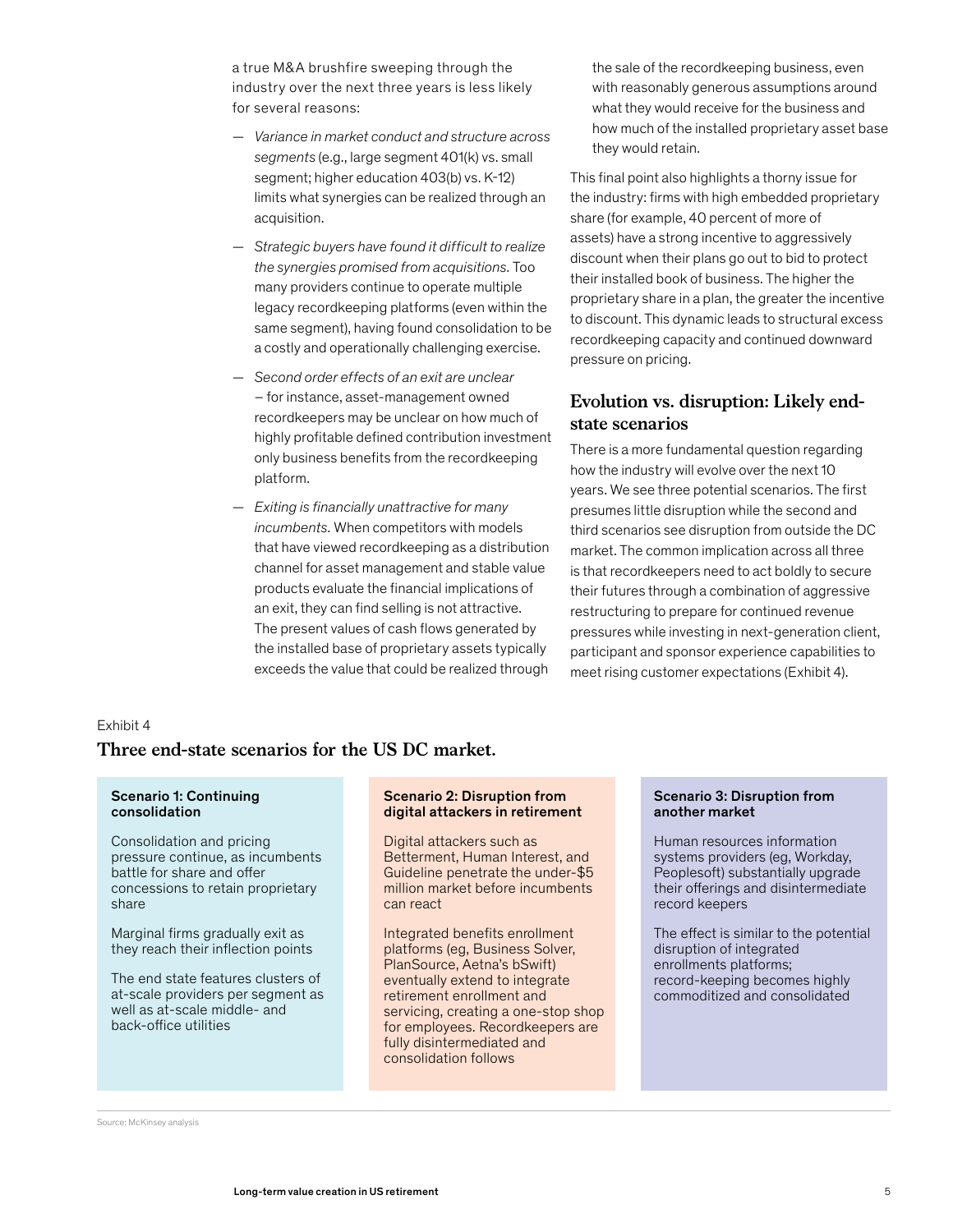#### Scenario 1: Continuing consolidation

Under this scenario, industry sees continued consolidation and further pricing pressure as incumbents battle for share and offer pricing concessions to retain business with high proprietary share. Over time, marginal players gradually exit as they reach their specific inflection points where the value of a sale exceeds the perceived value of staying. The end state features clusters of four to five at-scale providers at a segment level (e.g., large/ jumbo 401(k), small plan 401(k), K-12 403(b)). While the pace of consolidation will likely remain steady, it could be accelerated by:

- One or two large transactions that force the hand of potential buyers (or sellers)
- Acceleration in the growth of substitute products (e.g., health savings accounts, student loan forgiveness) that drive economics out of the DC market
- Pronounced shifts in the regulatory landscape

It is important to note that consolidation could occur in a more subtle form. Specifically, the market could see the rise of middle- and backoffice utilities (similar to the role played by leading third-party recordkeeping platforms as well as what AWS does for Amazon). In this scenario, the number of "recordkeepers" remains steady, but their economics shift to those who own industry utilities, including, potentially, competitors. This form of consolidation could occur concurrently with M&A.

### Scenario 2: Disruption from digital attackers in retirement

The second scenario entails external disruption. While it is common practice to ask what would happen if a Silicon Valley giant were to attack the DC industry, low margins and regulatory scrutiny are likely to ward off a large technology company from competing directly with recordkeepers. They are likely more than content to syphon economics from the industry as service providers (as is already the case through cloud services).

There are, however, two groups in the broader employee benefits markets who could meaningfully disrupt the industry.

The first are attackers such as Betterment, Human Interest, FourUsAll, and Guideline. These digital natives are attacking the under-\$5-million space with simple, fee-based models leveraging ETFs, distributed on a direct basis. While their long-term

viability remains uncertain, they are well-funded and one–HonestDollar–has already been acquired by a strategic buyer.

Whether they capture meaningful share might be irrelevant in the long-term. In the individual wealth management space, robo-advisors such as Wealthfront and Betterment have driven the introduction of similar models from leading incumbents. We can expect a similar response from incumbent recordkeepers.

The second group would be the emerging integrated benefits enrollment platforms that optimize enrollment decisions–including participation and deferral decisions–across the full spectrum of benefits (that is, health insurance, ancillary insurance lines such as dental and disability, and retirement). Enrollment platforms that already integrate health insurance and ancillary insurance enrollment with decision support tools for employees exist today (e.g., Business Solver, PlanSource, Aetna's bSwift) and have been the beneficiaries of considerable investment from venture firms and strategic buyers.

These platforms could eventually be extended to integrate retirement enrollment and servicing, creating a one-stop shop for employees and disintermediating recordkeepers from the enrollment process, which is a critical point for establishing lifetime relationships with participants as well as differentiating through the deployment of guidance tools. Should such a model gain broad appeal with intermediaries and sponsors, recordkeeping would be relegated to a fully commoditized transaction-processing function. Under this scenario, rapid market share consolidation would likely follow.

#### Scenario 3: Disruption from another market

Finally, disruption could come from another market the human resources information systems (HRIS) industry (e.g., Workday, Peoplesoft). This industry is a long-term threat given the privileged access it has to employee payroll and census data fees. While many HRIS providers have modules that accommodate defined contribution enrollment today, the modules often lack high-quality decision support tools provided by leading plan providers. Should they choose to do so, however, HRIS providers could substantially upgrade their offerings and disintermediate recordkeepers. The net effect would be similar to the disruption caused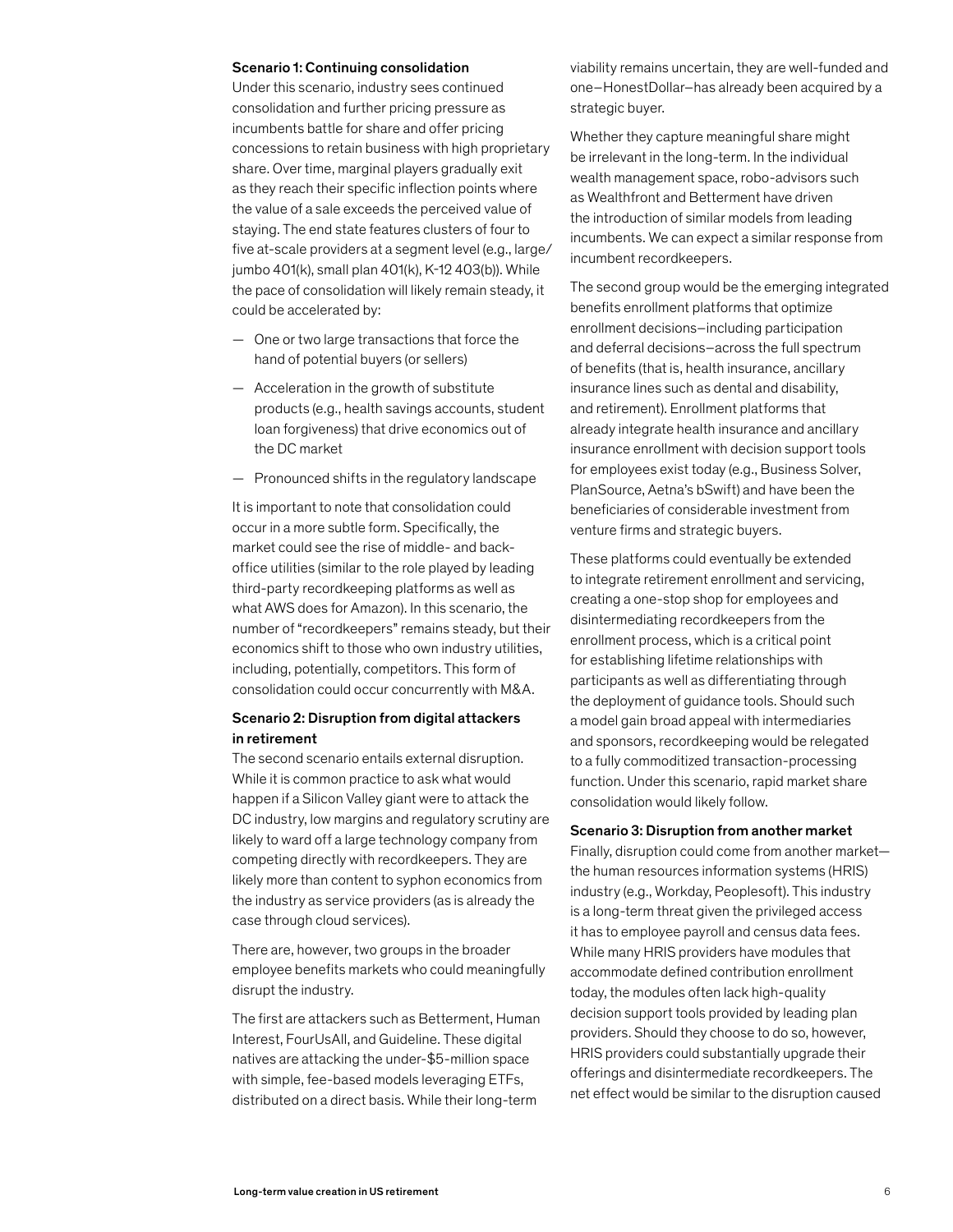by integrated enrollments platforms: recordkeeping would become a highly commoditized transaction processing and custody business, and consolidation would likely follow.

While gradual consolidation remains the most likely scenario, recordkeepers (and their owners) should maintain a strong external awareness and explore partnerships with these potential attackers to both learn from their capabilities and stay ahead of potential discontinuities.

## **What viable options exist for incumbents?**

Given these end state scenarios and near-term pricing pressures, what steps should recordkeepers (or their corporate parents) consider to maximize their performance?

Winning in this industry will require bold action and meaningful investments–enterprise commitment is critical. As a result, recordkeepers must first determine whether to stay in the DC business or exit. This requires a dispassionate, fact-based strategic review that weighs the realistic cash flows and related benefits from staying in the market against potential proceeds from a sale (taking into account realistic projections on proprietary asset retention, as applicable for insurers and asset managers). Given the variance across segments, this review should be done at a segment level (e.g., large plan 401k; 457 plans; 403(b) plans for K-12). The process should then overlay any idiosyncratic considerations (e.g., regulatory risk, the degree to which the business is "core" to a broader institutional strategy).

For those committed to the market, it is imperative to have a viable strategy focused on how their firm will differentiate and win in a manner that is firmly rooted in the business's underlying business model (i.e., pure-play service provider, group annuities-led, asset management-led, wealth management-led).

The strategy should be translated into an execution roadmap that delivers long-term revenue growth, transforms the business's cost structure, and leads to competitive differentiation. This is no small task, as a comprehensive strategy and roadmap needs to answer the following questions:

## 1. How will the business generate sustainable organic growth?

Despite challenging market conditions, competitors can achieve sustained revenue growth above industry averages. Doing so is a two-step process.

The first involves answering the question of where to compete by taking a granular lens to the market. By definition, industry averages are misleading as they mask the fact that some parts of any market are growing faster than others. Granular growth thinking disaggregates markets into discrete cells to identify relatively higher growth, more attractive segments. While building this more granular view is time consuming, advanced analytics and the growth in market data have created unprecedented visibility allowing leaders to reposition resources against the most attractive opportunities and, thereby, increasing the potential to achieve abovemarket growth.

The second step is implementing next-generation distribution capabilities (Exhibit 5). At the advisor and sponsor level, this includes:

- A tailored home-office engagement strategy to ensure preferred access to the most important distribution networks
- Advisor targeting models to enhance wholesaler productivity
- Churn models to maximize net sales (versus simply focusing on new business) by improving retention rates
- Deployment of digital engagement tools for sponsors and, critically, intermediaries to enhance the reach of wholesalers and account managers

At a participant level, this includes:

- Easing the account consolidation process
- Churn models to target at-risk participants who are likely to move assets out of plan
- Mass-customized engagement models and solutions to deepen and eventually broaden the provider's relationship with the participant, particularly where the provider has retail wealth management capabilities
- Improving participation rates through plan feature modernization (for example, auto-enroll, auto-escalate, periodic reenrollments), particularly on legacy plans, and targeted outreach at critical points in the employee lifecycle

At both the sponsor and participant levels, retention should be given equal weighting to sales. Too often, providers are quick to ignore installed books in pursuit of the next sale.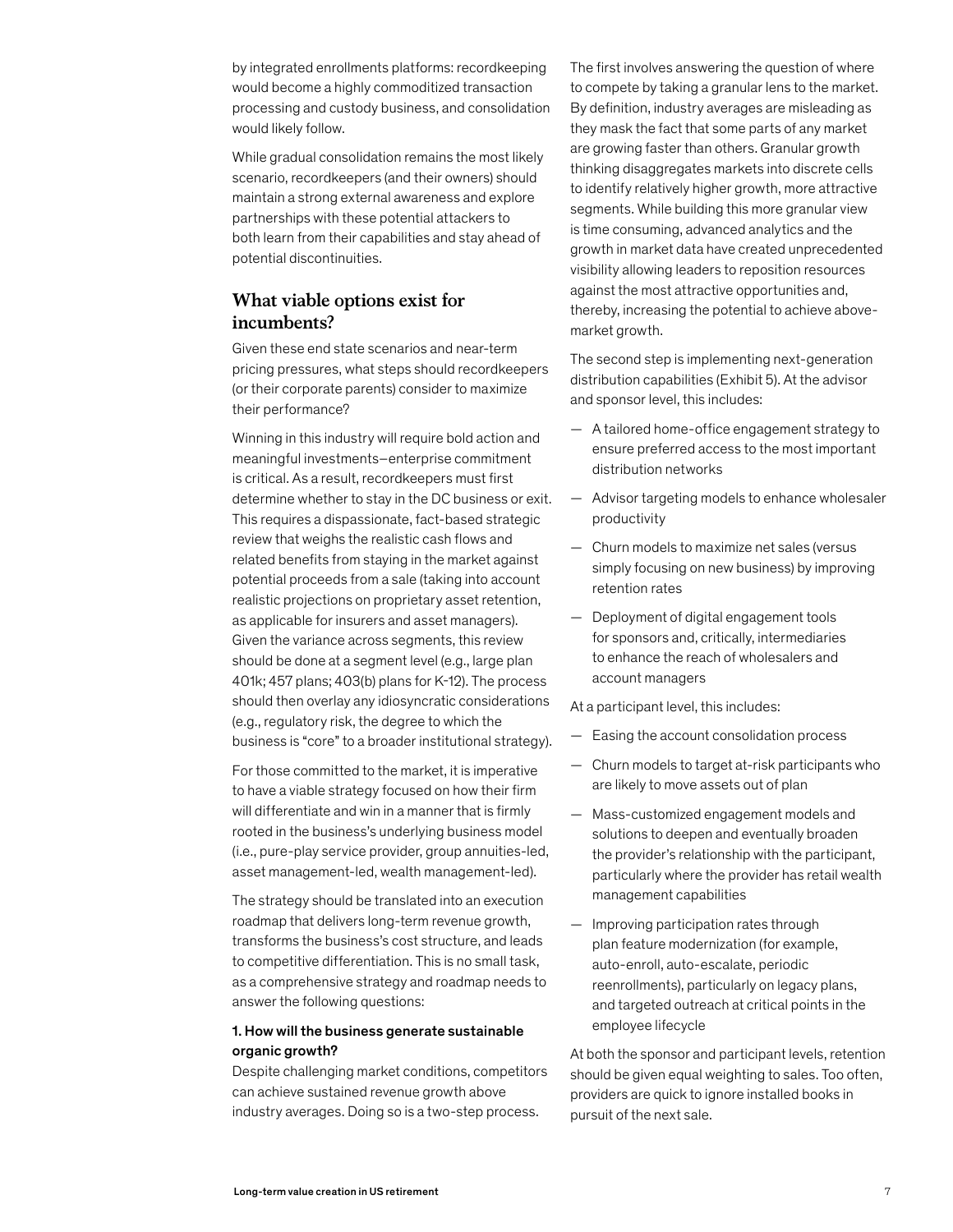Exhibit 5

## **To improve revenues, next generation capabilities are required.**

| At the advisor and sponsor level: | <b>Home-office engagement strategy</b> to ensure preferred access to distribution<br>networks                                                                                                                             |
|-----------------------------------|---------------------------------------------------------------------------------------------------------------------------------------------------------------------------------------------------------------------------|
|                                   | <b>Advisor targeting models</b> to enhance wholesaler productivity                                                                                                                                                        |
|                                   | <b>Churn models</b> to maximize net sales by improving retention rates                                                                                                                                                    |
|                                   | Deployment of <b>digital engagement tools</b> for sponsors and, critically,<br>intermediaries to enhance the reach of wholesalers and account managers                                                                    |
|                                   |                                                                                                                                                                                                                           |
| At a participant level:           | <b>Churn models to target at-risk participants</b> likely to move assets out of plan                                                                                                                                      |
|                                   | <b>Mass-customized engagement models</b> and solutions to deepen and eventually<br>broaden the provider's relationship with the participant, particularly where the<br>provider has retail wealth management capabilities |
|                                   | <b>Plan feature modernization</b> (e.g., auto-enroll, auto-escalate, periodic<br>reenrollments), particularly on legacy plans, and targeted outreach at critical<br>points in the employee lifecycle                      |

Source: McKinsey analysis

## 2.How can providers transform their cost structure while improving advisor, sponsor and participant experience?

Given rising customer expectations and continued pricing pressure, incremental actions to evolve the business will not be sufficient to drive a differentiated experience or support long-term profitability. Some providers might respond to this challenge by white-labeling recordkeeping, which cedes significant control to a third party. Others might pursue a roll-up strategy, which assumes the availability of targets and the ability to extract economies of scale in an industry with relatively few unalloyed success stories. A third approach recognizes that intermediary, sponsor, and participant experience at appropriate price points are critical battlegrounds for the industry. Winning on these battlegrounds requires a fundamental reworking of operating models and culture. It calls for a more significant transformation.

We see four flavors of transformation:

— Cost transformation: Many recordkeepers have launched enterprise cost-cutting programs, focused on reducing anywhere from 10 percent to 30 percent of the cost base. These transformations focus on all levers and often have high initial success rates, though sustaining the lift is often challenging.

- Customer experience transformation: CX transformations focus on redesigning end-toend customer journeys and are typically aimed at achieving both cost reduction and improved customer experience. Variance in the success of CX transformations is high. We observe a 10-fold difference in CX capabilities between leading and lagging organizations. Successful CX transformations often require a combination of new ways of working, talent and capabilities, in addition to traditional change program excellence.
- Human capital transformation: Some organizations expect 30 to 50 percent of the talent in their organization to look very different in 10 years. We expect that recordkeepers will look more like data companies with close to half the workforce in IT, data, analytics, and digital roles, compared to less than 20 percent today. In order to achieve this kind of enterprise transformation, the CEO, CFO and CHRO often act as a triumvirate focused on human capital requirements to lead change.
- Next-generation operating model: "Next generation" operating model transformation entails the systematic integration of advanced analytics; end-to-end digitization; agile ways of working; robotics and automation; sourcing optimization; and lean management to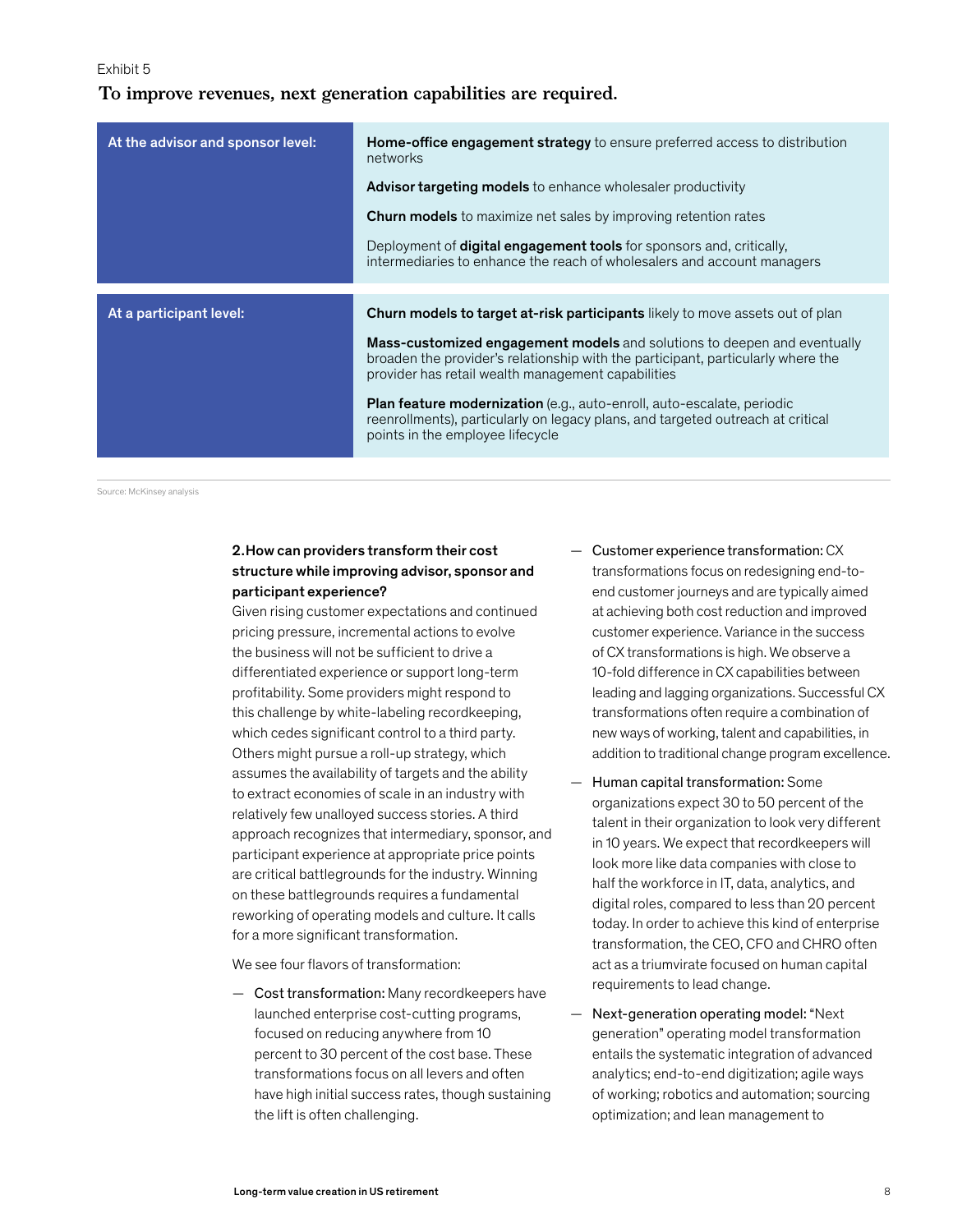transform the business from inwardly-oriented, functionally-aligned operating models to externally-oriented, cross-functional models aligned against key customer journeys for intermediaries, sponsors, and participants, each of which is "owned" by a "product owner" who is responsible and empowered to drive business value. As companies transform, the product owner role emerges as a destination of choice for high-potential talent and an essential proving ground for future leaders.

Increasingly, we believe organizations need to incorporate elements of all four transformation models. Cost and CX transformations are no longer sufficient. In addition, a cultural shift is needed, and a recognition that the "product" that matters in an open-architecture world is not access to a specific fund or vehicle, but rather the experience for intermediaries, sponsors, and participants. For recordkeepers owned by asset managers or insurers, and therefore have historically viewed this market as a distribution channel, this shift can be tectonic.

### 3.How can recordkeepers acquire the requisite capabilities?

Embarking on this transformation requires firms to build new skills and capabilities and challenge conventions. It's not for the faint of heart. Those firms that are successful, however, will find themselves with a long-term, defensible cost structure and–more importantly–a culture that enables the business to respond more dynamically to changing market conditions and continuously improve to meet customer needs.

Making the journey will require investments in new capabilities ranging from analytical insights to digital marketing to automation. In this context, talent will emerge as the critical gating factor, as most providers lack the right skills in the requisite quantities to successfully transform. This gap is most pronounced in two areas. The first is related to next-generation operating model capabilities: digital, analytics, automation, and agile. Acquiring these skills will require an approach that balances (i) traditional talent acquisition methods, (ii) M&A for discrete capabilities, and (iii) partnerships for specific parts of the value chain (e.g., design firms, digital marketing boutiques). Organizations that pursue this three-pronged approach will be better positioned to more rapidly overcome the talent shortfalls they face today.

The second talent gap is in transformative leadership. The metaphor of changing the tires while speeding down the highway is fully applicable. There difference, however, is that this is a two- to three-year transformation for most providers, and not a one- or two-day road-trip. Given 70 percent of transformations fail to realize their intended outcomes, leadership will play arguably the most important role. Successfully executing transformations of this magnitude requires not only the will to transform, but the technical leadership skill do so.

Alex D'Amico and Jonathan Godsall are partners in McKinsey's New York office, and Jimmy Zhao is an associate partner in the Boston office.